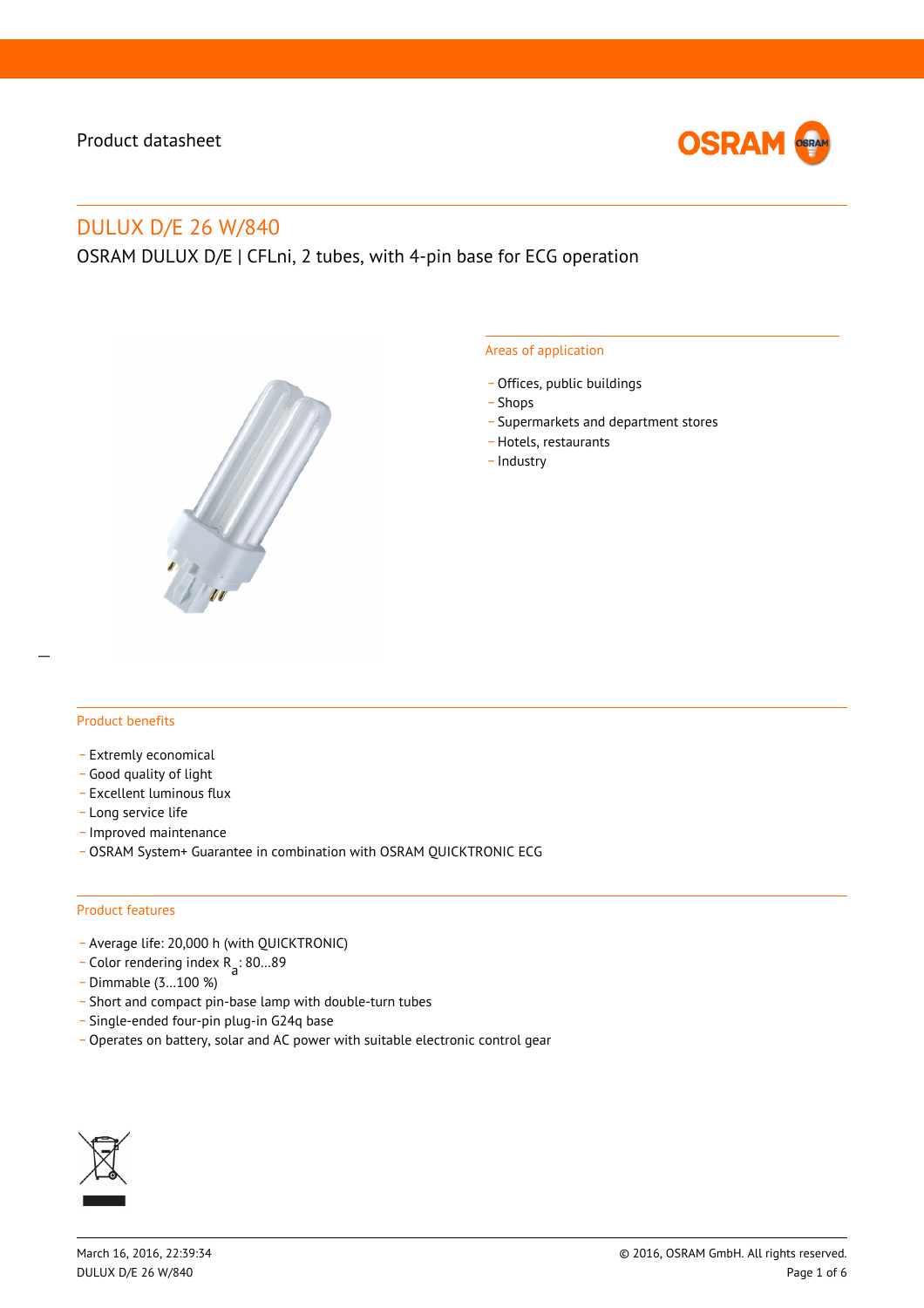### Technical data

### **Electrical data**

| <b>Nominal wattage</b>              | 26.00 W                                                      |  |  |  |
|-------------------------------------|--------------------------------------------------------------|--|--|--|
| Rated lamp efficacy (HF data 25 °C) | Under clarification by authority and standardization<br>body |  |  |  |
| Rated wattage                       | 26.00 W                                                      |  |  |  |
| <b>Rated luminous flux</b>          | 1800 lm                                                      |  |  |  |

### **Photometrical data**

| Nominal luminous flux     | 1800 lm                   |  |  |  |
|---------------------------|---------------------------|--|--|--|
| Light color (designation) | <b>LUMILUX Cool White</b> |  |  |  |
| Luminous flux at 25 °C    | 1800 lm                   |  |  |  |
| <b>Color temperature</b>  | 4000 K                    |  |  |  |
| Color rendering index Ra  | $\geq 80$                 |  |  |  |
| Rated LLMF at 2,000 h     | 0.90                      |  |  |  |
| Rated LLMF at 4,000 h     | 0.84                      |  |  |  |
| Rated LLMF at 6,000 h     | 0.83                      |  |  |  |
| Rated LLMF at 8,000 h     | 0.81                      |  |  |  |
| Rated LLMF at 12,000 h    | 0.79                      |  |  |  |
| Rated LLMF at 16,000 h    | 0.78                      |  |  |  |
| Rated LLMF at 20,000 h    | 0.76                      |  |  |  |

# **Dimensions & weight**







| <b>Diameter</b>                             | $12.0 \text{ mm}$  |  |  |  |
|---------------------------------------------|--------------------|--|--|--|
| Overall length                              | $165.0 \text{ mm}$ |  |  |  |
| Length                                      | $167.0 \text{ mm}$ |  |  |  |
| Length acc. to IEC standard                 | $160$ mm           |  |  |  |
| Length with base excl. base pins/connection | 149.00 mm          |  |  |  |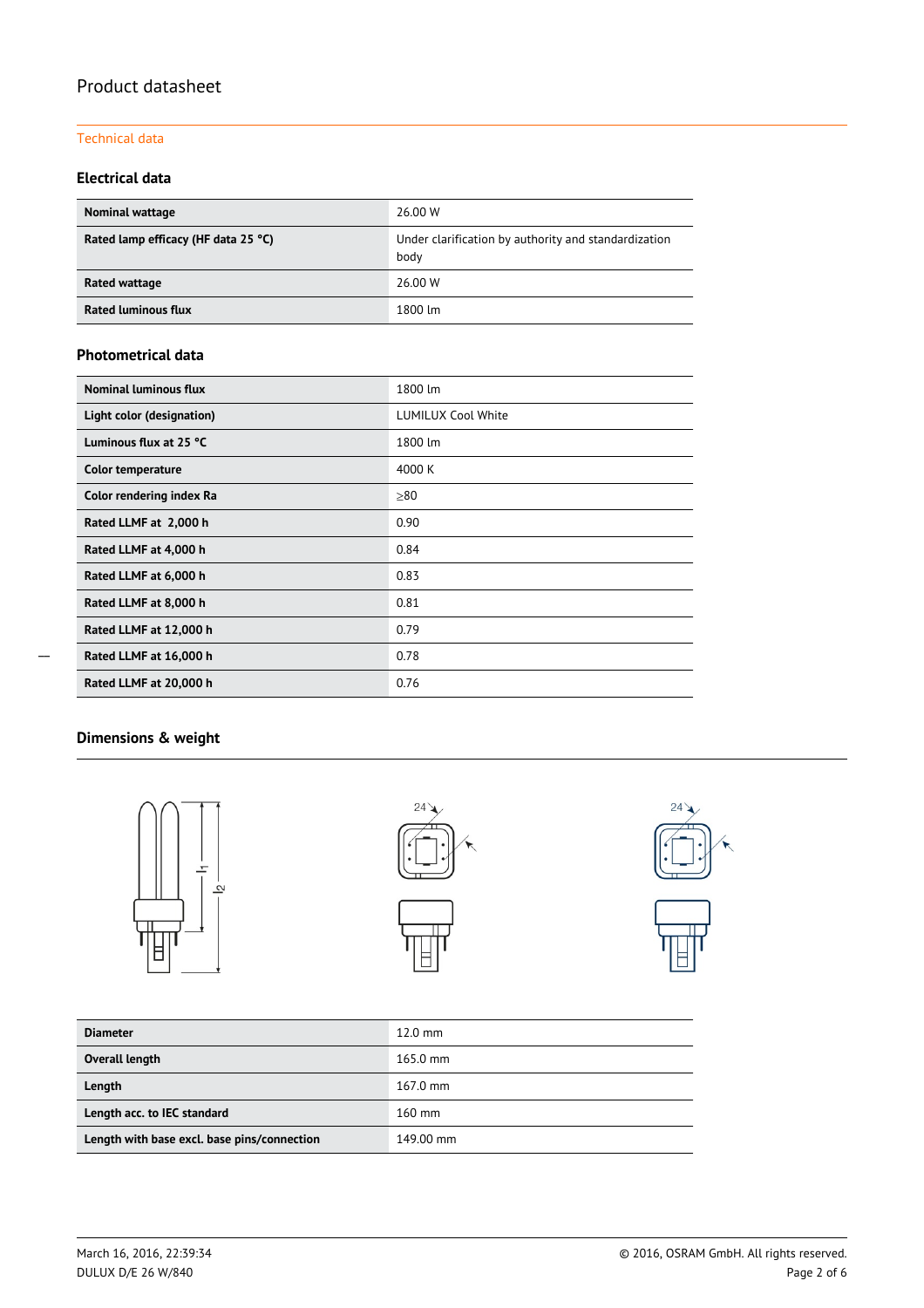| Outer bulb       | T <sub>11</sub> X <sub>2</sub> |
|------------------|--------------------------------|
| Maximum diameter | $11.0 \text{ mm}$              |

### **Lifespan**

| Nominal lamp life time                 | 20000 h        |  |  |  |
|----------------------------------------|----------------|--|--|--|
| Rated lamp life time                   | 20000 h        |  |  |  |
| Service life                           | 13000 h $^{1}$ |  |  |  |
| Rated lamp survival factor at 2,000 h  | 0.99           |  |  |  |
| Rated lamp survival factor at 4,000 h  | 0.99           |  |  |  |
| Rated lamp survival factor at 6,000 h  | 0.99           |  |  |  |
| Rated lamp survival factor at 8,000 h  | 0.99           |  |  |  |
| Rated lamp survival factor at 12,000 h | 0.95           |  |  |  |
| Rated lamp survival factor at 16,000 h | 0.81           |  |  |  |
| Rated lamp survival factor at 20,000 h | 0.50           |  |  |  |
| <b>Operation mode LLMF/LSF</b>         | HF             |  |  |  |
| Lifespan                               | 20000 h $^{1}$ |  |  |  |

1) With preheat ECG

### **Additional product data**

| <b>Base (standard designation)</b> | $G24a-3$         |  |  |  |  |
|------------------------------------|------------------|--|--|--|--|
| Lamp mercury content               | $1.3 \text{ mg}$ |  |  |  |  |

# **Capabilities**

 $\overline{a}$ 

| <b>Dimmable</b>     | Yes |
|---------------------|-----|
| Suitable for indoor | Yes |

### **Certificates & standards**

| <b>Energy efficiency class</b> |              |  |  |  |
|--------------------------------|--------------|--|--|--|
| <b>Energy consumption</b>      | 29 kWh/1000h |  |  |  |

### **Country specific categorizations**

| <b>ILCOS</b><br>FSQH-26/840-/P/-G24q-3 |  |
|----------------------------------------|--|
|----------------------------------------|--|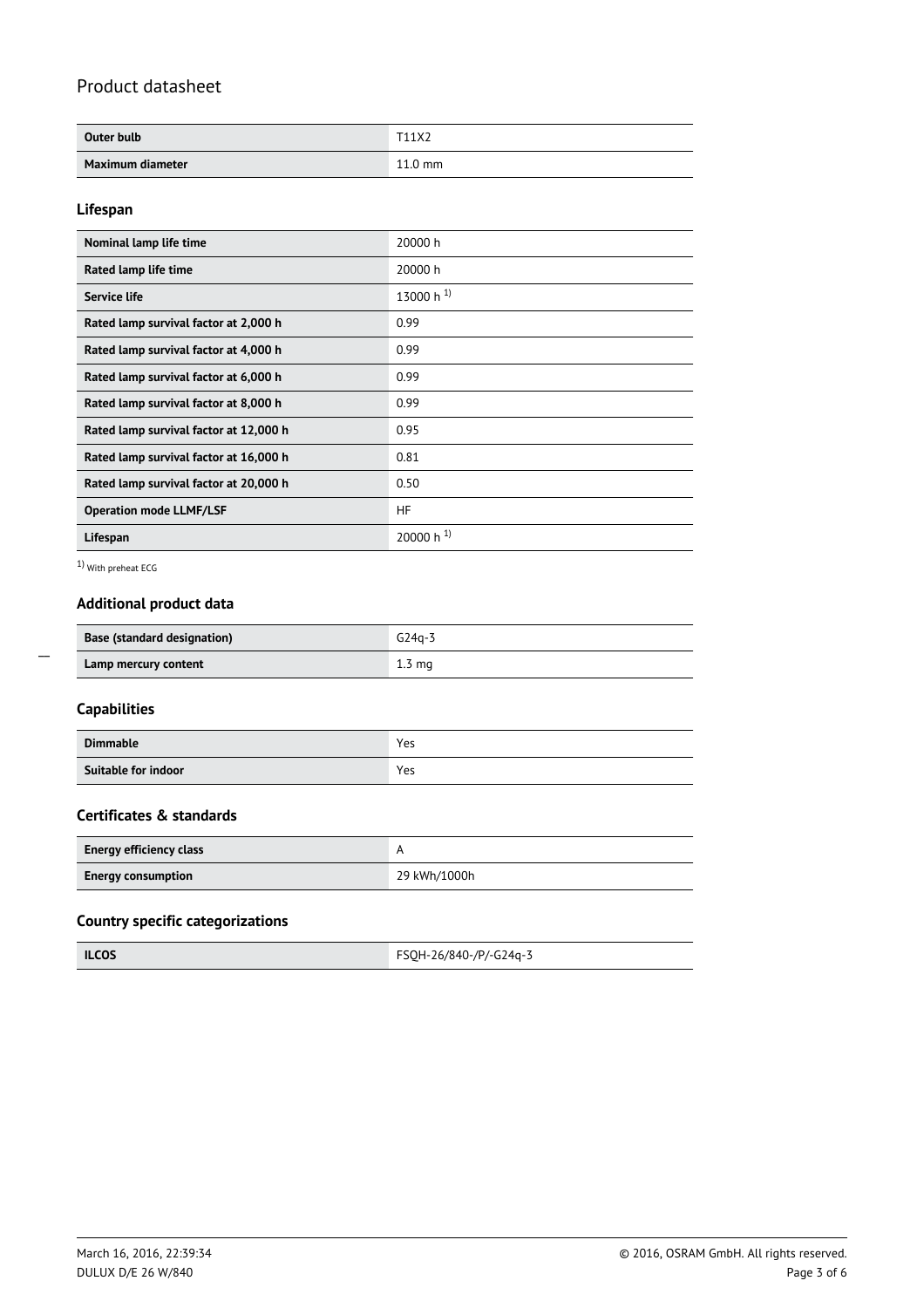### **Light Distribution**



Spectral power distribution



Guarantee

 $\overline{a}$ 

Equipment / Accessories

\_ Suitable for operation on electronic control gear

#### Safety advice

In case of lamp breakage: www.osram.com/brokenlamp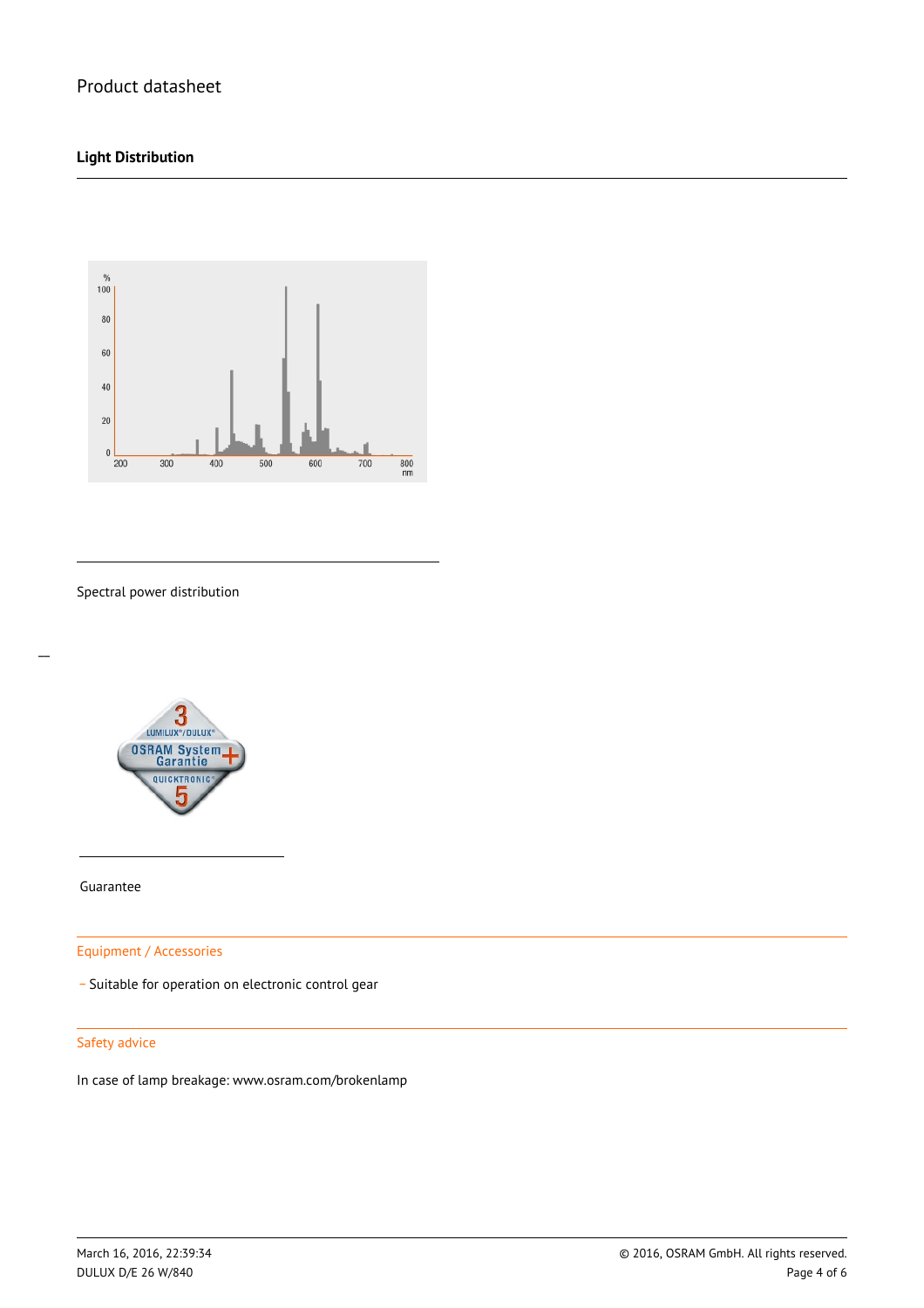

Circuit diagram Circuit diagram

#### Logistical Data

| <b>Product code</b> | <b>Product description</b> | Packaging unit<br>(Pieces/Unit) | <b>Dimensions (length</b><br>x width x height)      | <b>Volume</b>           | <b>Gross weight</b> |
|---------------------|----------------------------|---------------------------------|-----------------------------------------------------|-------------------------|---------------------|
| 4008321543905       | DULUX D/E 26<br>W/840      | Shipping carton box<br>80       | 371 mm x 296 mm x<br>$187$ mm                       | $20.54$ dm <sup>3</sup> | 4836.00 g           |
| 4050300020303       | DULUX D/E 26<br>W/840      | Shipping carton box<br>10       | 196 mm $\times$ 182 mm $\times$<br>$110 \text{ mm}$ | $392 \text{ dm}^3$      | 665.00 g            |

The mentioned product code describes the smallest quantity unit which can be ordered. One shipping unit can contain one or more single products. When placing an order, for the quantity please enter single or multiples of a shipping unit.

#### References / Links

 $\overline{a}$ 

For more information on QUICKTRONIC electronic control gear go to

<www.osram.com/QUICKTRONIC> ,

#### Disclaimer

Subject to change without notice. Errors and omission excepted. Always make sure to use the most recent release.